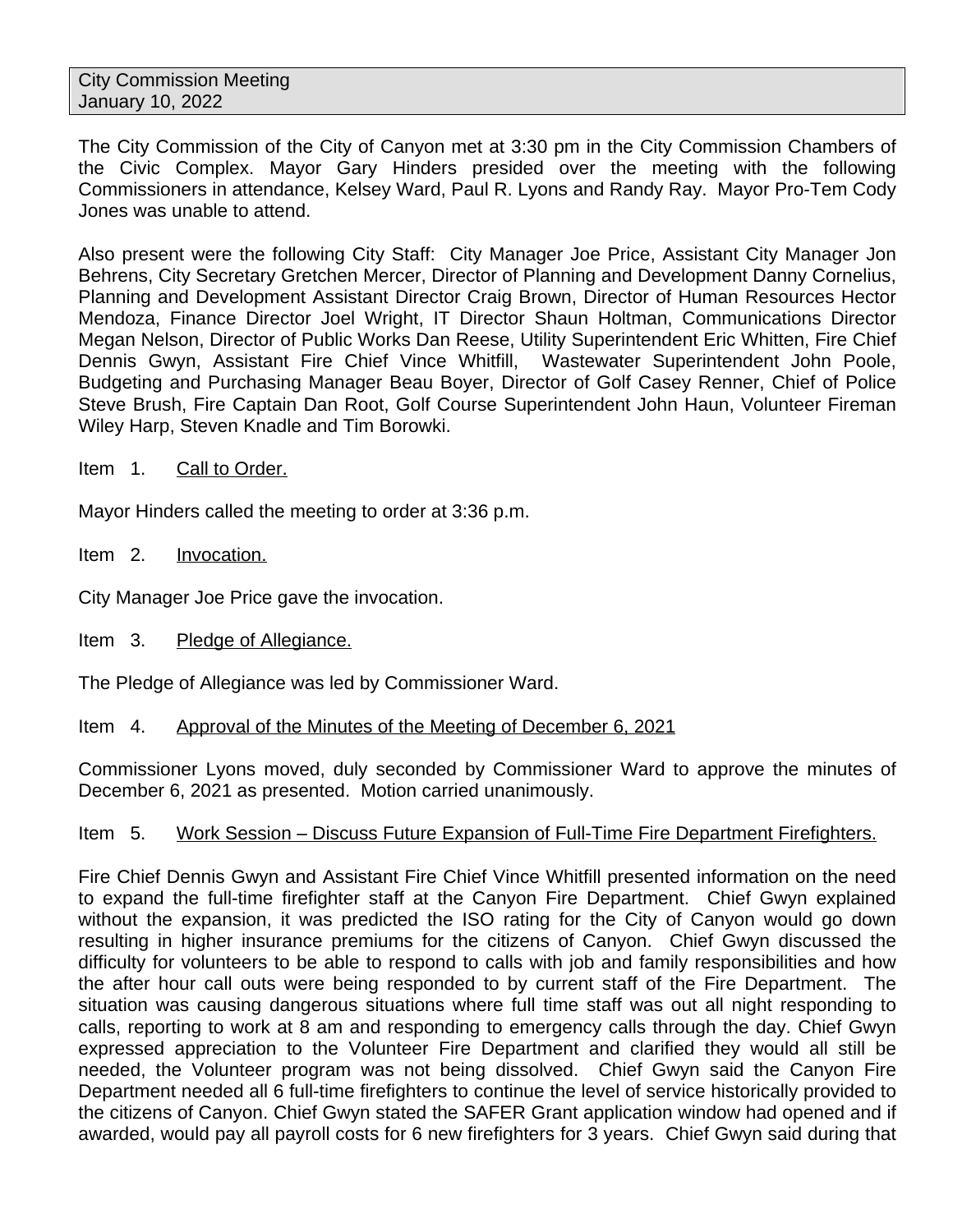3 year time frame, the city could prepare to take on the payroll for the new firefighters after the 3 year grant was completed.

# Item 6. Public Comment – Comments from Interested Citizens.

No Comments were made.

Item 7. Consider and Take Appropriate Action on Proposal to Apply for SAFER Grant Funding for up to 6 Full-Time Firefighters for the Canyon Fire Department to be Funded for three (3) Years.

City Manager Joe Price requested permission to apply for the SAFER Grant for the funding of 6 Firefighters for 3 years. Mr. Price based the request on the work sessions held in April of 2021 and during this meeting. Mr. Price stated after the 3 years, the city would be prepared to pick up the salary for the 6 positions.

After discussion, Commissioner Ray moved, duly seconded by Commissioner Ward to authorize city staff to move forward with the application of the SAFER Grant that would fully fund 6 full-time firefighters for 3 years. Motion carried unanimously.

Item 8. Consider and Take Appropriate Action on Second and Final Reading of Resolution No. 40-2021, A Resolution of the City Commission of the City of Canyon Approving A Project Funding Agreement Between Absolute Restaurant Operations, LLC and Canyon Economic Development Corporation Relating to Direct Financial Assistance and Job Creation Incentives for a New Business, Mickey's Place. The Business will be Located at 1512 5<sup>th</sup> Avenue, Suite 102-104.

City Manager Joe Price presented Resolution No. 40-2021 for the final of two required readings.

After discussion, Commissioner Ward moved, duly seconded by Commissioner Ray to adopt Resolution No. 40-2021 as presented. Motion carried unanimously.

RESOLUTION NO. 40-2021

RESOLUTION OF THE CITY COMMISSION OF THE CITY OF CANYON APPROVING PROJECT FUNDING AGREEMENT BETWEEN ABSOLUTE RESTAURANT OPERATIONS, LLC AND CANYON ECONOMIC DEVELOPMENT CORPORATION RELATING TO DIRECT FINANCIAL ASSISTANCE AND JOB CREATION INCENTIVES FOR A NEW BUSINESS.

Item 9. Consider and Take Appropriate Action on Second and Final Reading of Resolution No. 41-2021, A Resolution of the City Commission of the City of Canyon Approving a Project Funding Agreement Between Map Food and Canyon Economic Development Corporation Relating to Business Retention and Expansion Project for Buffs Located at 2201 4<sup>th</sup> Avenue, Canyon, Texas.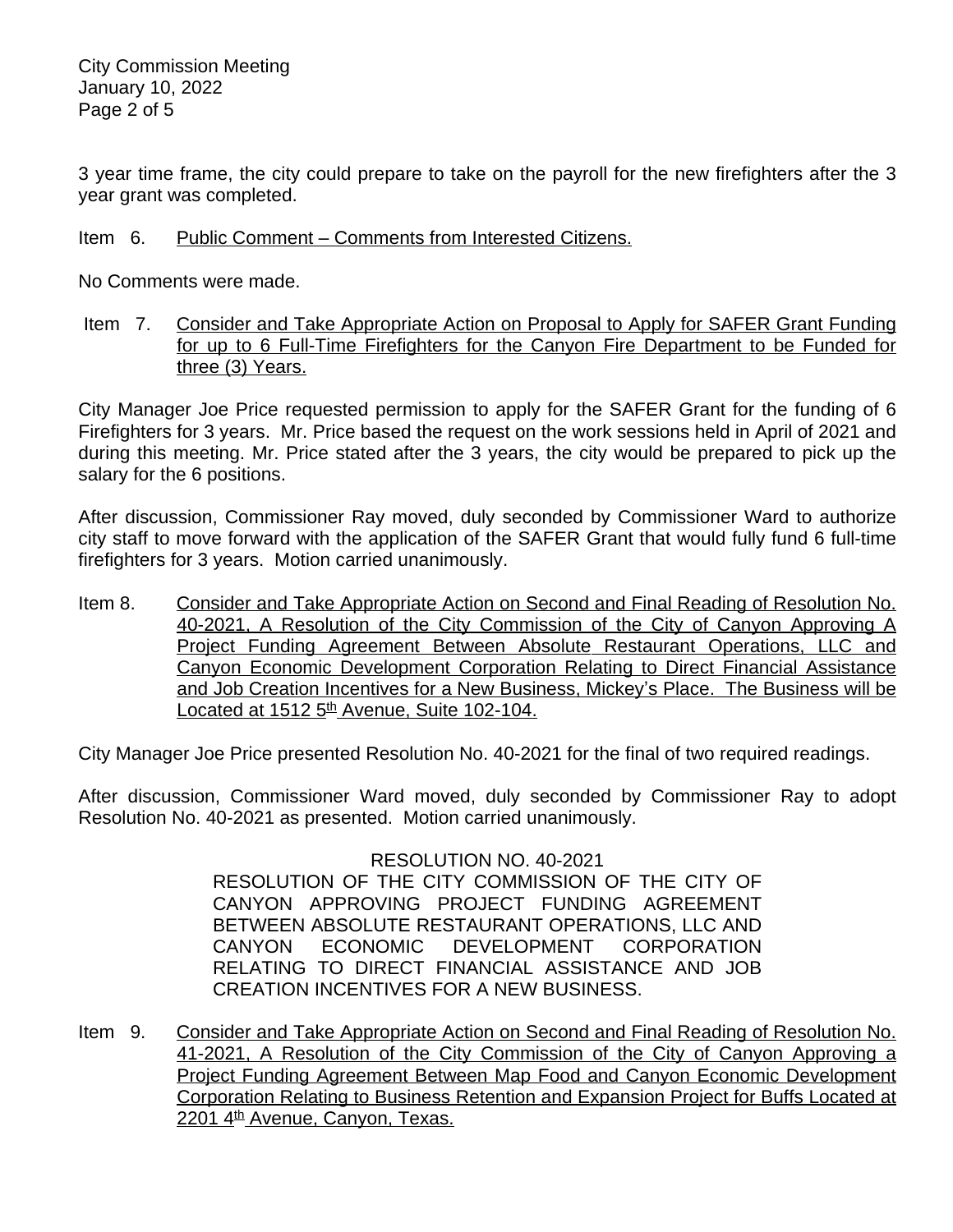City Commission Meeting January 10, 2022 Page 3 of 5

City Manager Joe Price presented Resolution No. 41-2021 for the second of two required readings.

After discussion, Commissioner Ward moved, duly seconded by Commissioner Ray to approve Resolution No. 41-2021 as presented. Motion carried with Mayor Hinders abstaining.

> RESOLUTION NO. 41-2021 RESOLUTION OF THE CITY COMMISSION OF THE CITY OF CANYON APPROVING PROJECT FUNDING AGREEMENT BETWEEN MAP FOOD GROUP, LLC AND CANYON ECONOMIC DEVELOPMENT CORPORATION RELATING TO BUSINESS RETENTION AND EXPANSION.

Item 10. Consider and Take Appropriate Action on Resolution No. 01-2022, Canyon East Unit No. 10 Annexation, A Resolution of the City of Canyon, Texas, Setting a Date, Time, and Place for Public Hearings and Providing for Notice of Public Hearings in Regard to the Proposed Annexation of Property Within the Extraterritorial Jurisdiction of the City of Canyon at the Request of the Owner, Kuhlman and Sons, LP., A Texas Limited Partnership, Acting By and Through Herbert Kuhlman & Sons, Inc., A Texas Corporation, as General Partner, Acting By and Through Its Duly Authorized President, Michael H. Kuhlman.

Director of Planning and Development Danny Cornelius presented Resolution No. 01-2022 for consideration. Mr. Cornelius stated a voluntary annexation request had been received from Furman Land Surveyors, acting on behalf of property owner Kuhlman and Sons, LP. Mr. Cornelius said the annexation request was for Canyon East Unit No. 10, the next phase of Canyon East. Mr. Cornelius recommended Resolution No. 01-2022 be approved adopting the annexation calendar that would set the date, time, place and giving notice of public hearings for the annexation.

After discussion, Commissioner Ray moved, duly seconded by Commissioner Ward to adopt Resolution No. 01-2022 adopting an annexation calendar setting a date, time and place for public hearings and notice of public hearings. Motion carried unanimously.

> RESOLUTION NO. 01-2022 CANYON EAST UNIT NO. 10 ANNEXATION A RESOLUTION OF THE CITY OF CANYON, TEXAS, SETTING A DATE, TIME, AND PLACE FOR PUBLIC HEARINGS AND PROVIDING FOR NOTICE OF PUBLIC HEARINGS IN REGARD TO THE PROPOSED ANNEXATION OF PROPERTY WITHIN THE EXTRATERRITORIAL JURISDICTION OF THE CITY OF CANYON AT THE REQUEST OF KUHLMAN AND SONS, LP, A TEXAS LIMITED PARTNERSHIP, ACTING BY AND THROUGH HERBERT KUHLMAN & SONS, INC., A TEXAS CORPORATION, AS GENERAL PARTNER, ACTING BY AND THROUGH ITS DULY AUTHORIZED PRESIDENT, MICHAEL H. KUHLMAN.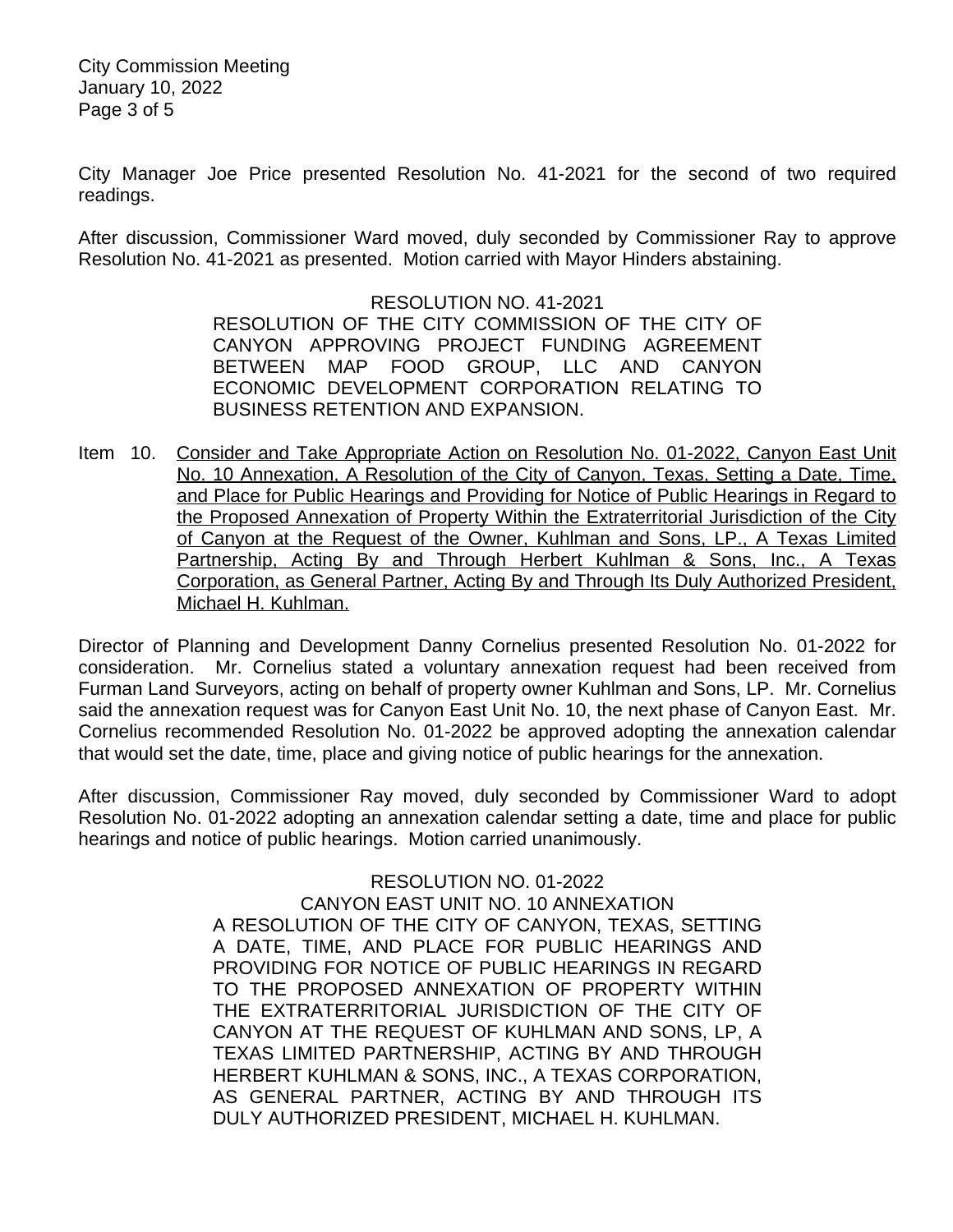#### Item 11. Consider and Take Appropriate Action on PDC Annual Update and Proposed 2022 Rates.

Palo Duro Creek Golf Course Director Casey Renner presented a review of 2021 for the Golf Course. Mr. Renner then presented proposed rate increases for the golf course and explained staff believed the rate increases would allow the golf course to raise necessary funds for critical improvements to the golf course. Mr. Renner said the most needed improvements were to the irrigation system and the course cart barn. Mr. Renner said after discussion with administration and finance, it was believed with the proposed rate increases over the next three years and paying off the current PDC bonds, the funds would be available to fund the issuance of debt to complete these projects. Mr. Renner said staff agreed if Canyon is going to operate a first-rate golf course, it is critical that these issues be addressed in the near future.

After discussion, Commissioner Ward moved, duly seconded by Commissioner Ray to approve the Palo Duro Creek green fees and permit rates for 2022 as presented. Motion carried unanimously.

## Item 12. Consider and Take Appropriate Action on RFQ for Architectural Services Associated with Construction of a Police Department and Associated City Hall Renovations.

Assistant City Manager Jon Behrens presented a request issue a Request for Qualifications (RFQ) that would be designed to create a process for the selection of an architect for the planned construction of a new Police Department building and renovations to City Hall. Mr. Behrens stated this was one of the projects discussed during recent Strategic Planning session and would require a Bond Election. Mr. Behrens said May of 2023 was the target date for the potential Bond Election. Mr. Behrens said the RFQ would be prepared making it clear that a decision to move forward with the project would be made after the election.

After discussion, Commissioner Lyons moved, duly seconded by Commissioner Ray to authorize staff to move forward with the release of a Request for Qualifications for architectural services associated with the construction of a new Police Department building and renovations to City Hall.. Motion carried unanimously.

#### Item 13. Consider and Take Appropriate Action on a Development Agreement Between the City of Canyon and Canyon Midwest Housing Partners, LP for the Development Known as the Canyon Lofts.

City Manager Joe Price presented a request from Canyon Midwest Housing Partners for a planned development agreement for property recently annexed west of 23<sup>rd</sup> Avenue, near 17<sup>th</sup> Street for the construction of The Canyon Lofts. Mr. Price said the project would consist of one 3-story apartment building containing 72 total units. The Canyon Lofts will be a multi-family housing project with funding assistance from the Texas Department of Housing and Community Affairs (TDHCA) through the Housing Tax Credit Program. Mr. Price went over the requirements as outlined in the memo provided for the agenda. Mike Fox of Plainview was present as a representative of the developer. Mr. Fox shared the success and positive comments about a similar development in Plainview, Texas.